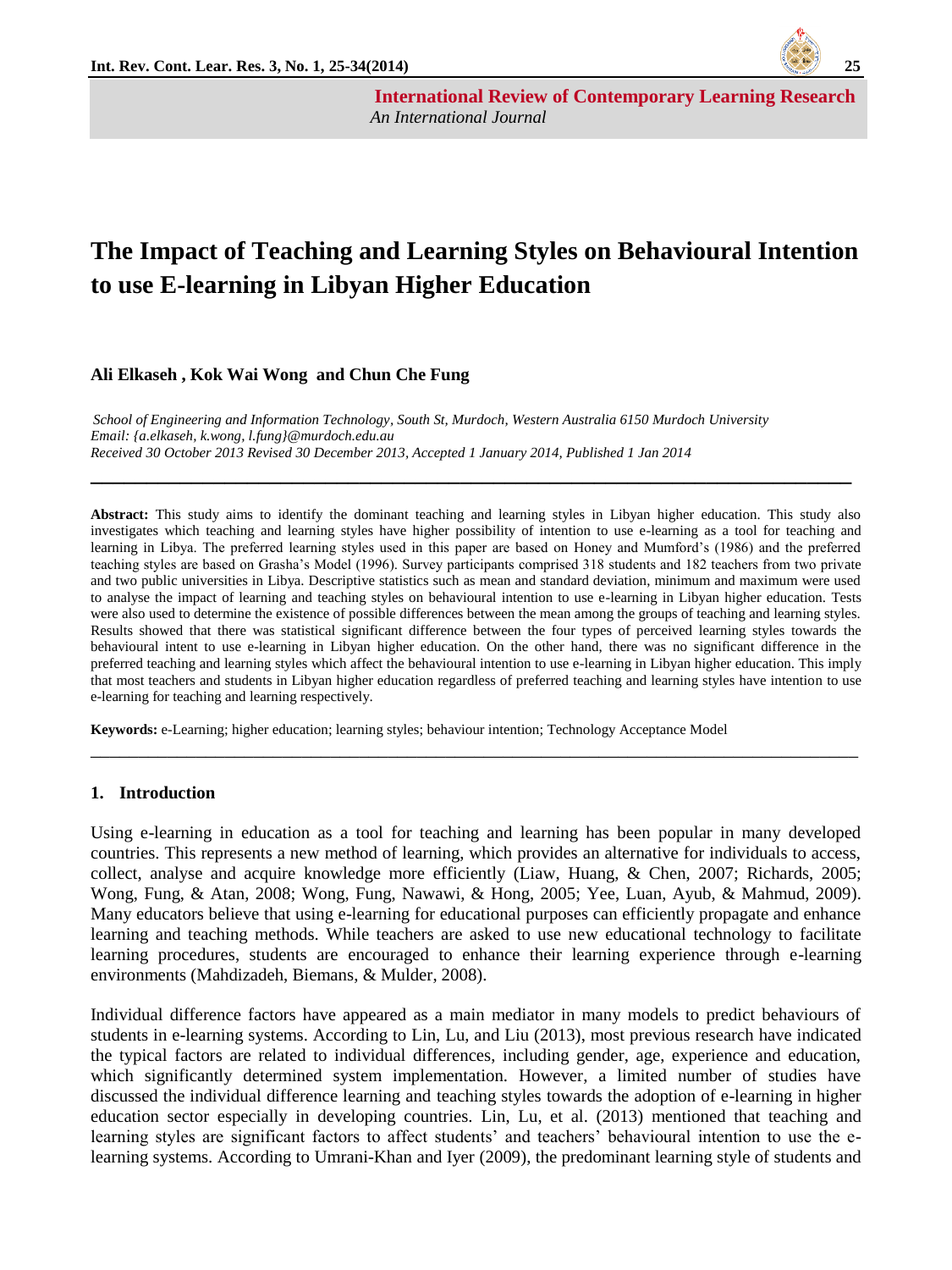

teaching style of teachers are considered as mediators affecting the relation between determinants of elearning acceptance and intention to use the technology. Furthermore, [Lin, Liu, and Lu \(2013\)](#page-8-3) also believed that students from different learning environments tend to have different ideas about teachers, and their perceived teaching styles usually affect their learning behaviour, particularly when using e-learning systems. There has been evidence that teaching styles can aid the interpretation of the influences of teachers on student achievements [\(Aitkin & Zuzovsky, 1994;](#page-8-4) [Ebmeier & Good, 1979\)](#page-8-5). Likewise, teaching styles can also help to interpret attitudes towards the subjects. Teaching behaviour and teaching styles can make a significant difference to the learning of students [\(Centra & Potter, 1980;](#page-8-6) [McDaniel, 1981;](#page-8-7) [Wentzel, 2002\)](#page-9-5).

There are a number of researches that have been conducted to explore and predict user behaviour of an elearning system [\(Selim, 2003;](#page-9-6) [Sun, Tsai, Finger, Chen, & Yeh, 2008;](#page-9-7) [Teo, Wong, & Chai, 2008\)](#page-9-8). These researches have also reviewed the main factors that affect the use of e-learning technology in education [\(Moses, Khambari, & Luan, 2008;](#page-9-9) [Yee et al., 2009\)](#page-9-3). Libya is one of the developing countries where the usage of ICT and the use of e-learning are still in the early stage [\(Rhema & Miliszewska, 2010\)](#page-9-10). The process of implementing a national ICT policy in particular the development of projects in different domains in general is still at an early stage [\(Hamdy, 2007\)](#page-8-8). Although, some Libyan universities such as Tripoli University, Benghazi University, and the Academy of Postgraduate Studies and Economic Research, have some basic ICT infrastructure such as computers, local area networks, and Internet access, they still depend heavily on traditional education methods using face-to-face interaction in and out of the classroom between students and teachers. Besides, most learning activities are only available on campus [\(Rhema &](#page-9-10)  [Miliszewska, 2010\)](#page-9-10). Recently, Libyan government has provided some initiatives to move towards the implementation of e-learning in higher education, but there are many challenges and obstacles that need to be resolved for the implementation for e-learning. Therefore, deliverers and developers of e-learning need more understanding of how students perceive and react to elements of e-learning along with how to most effectively apply an e-learning approach to enhance learning (Koohang & Durante, 2003). Moreover, knowledge of the intention of the students and teachers to understand the factors that affect the adoption of elearning will help decision-makers to adopt such an environment for learning. Therefore, it was suggested in other research that there are relationship between learning and teaching styles to the use of e-learning as a tool for teaching and learning. However, no such research has been conducted in Libya to determine the relationship between teaching and learning styles and the behavioural intention to use. This paper therefore aims to fill this gap.

## **2. Research objectives**

The aim of this empirical study is to identify which teaching and learning styles have a higher possibility of intention to use e-learning as a tool for teaching and learning in Libyan higher education. Both learning and teaching styles and behavioural intentions to use are measured through questionnaire in this research. The specific objective of this research is to identify the effect of different learning and teaching styles in Behavioural Intentions to Use e-learning in Libyan higher education.

The Perceived learning style term is referred to a person's characteristics in the ways of gathering, organizing, and thinking about information. Moreover, it is a student's way to interpret and understand what they see and observe. It can be classified into visual, aural, reading/writing and kinaesthetic. One of the most common and widely used instruments measuring learner perceived information is the VARK learning styles [\(ND Fleming & C Mills, 1992\)](#page-8-9). Preferred learning styles is the behaviours and attitudes which determine a person's preferred method of learning. It can be classified into four types of learners: Activist, Pragmatist, Reflectors and Theorist [\(Honey & Mumford, 1986\)](#page-8-10).

The purpose and objectives of this research were formulated for testing the following three hypotheses. Section 3.2 and 3.3, show the detailed description of how the perceived learning styles, preferred learning styles and preferred teaching styles were classified.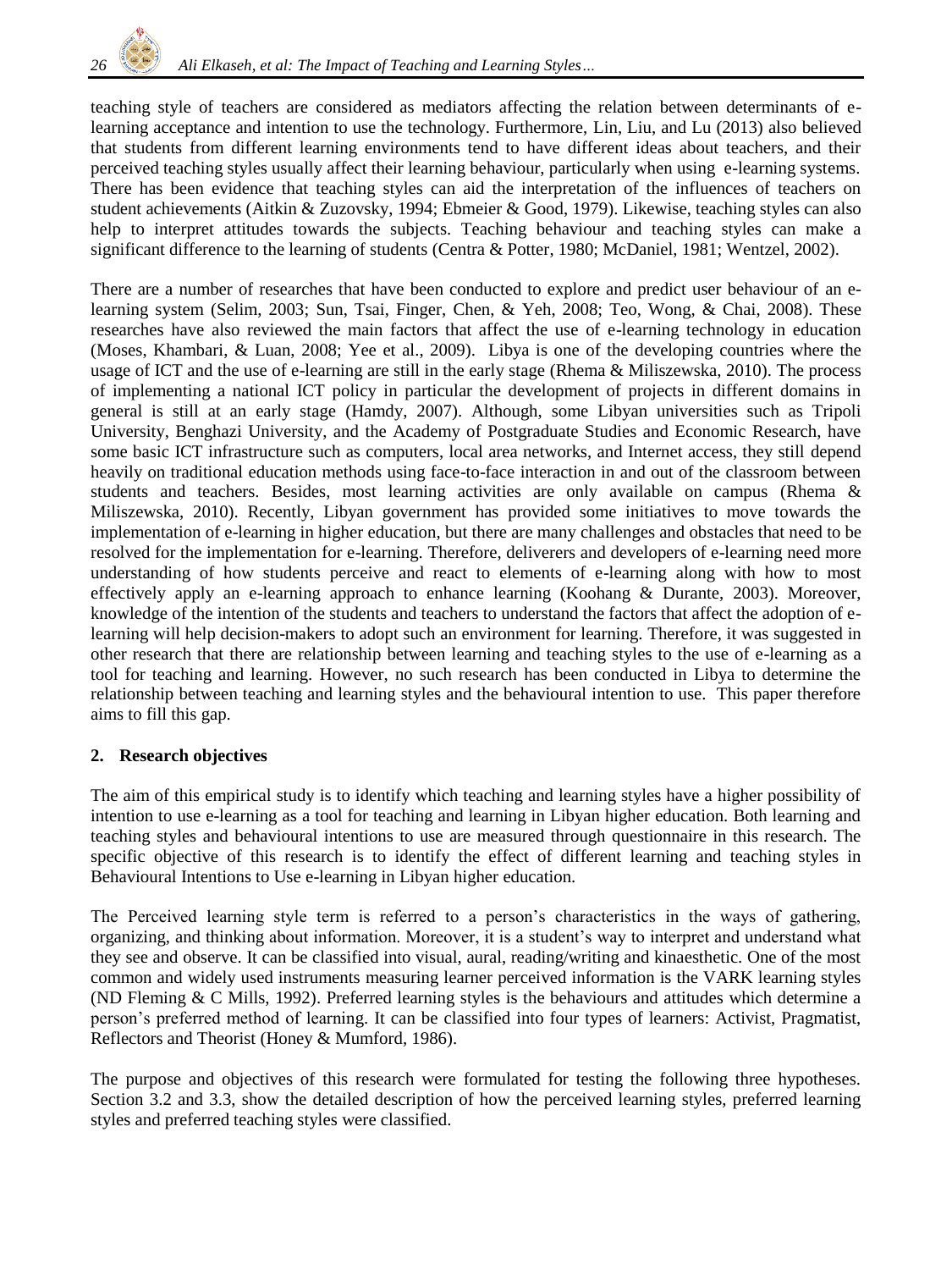

H1: Students with different perceived Learning Styles have different Behavioural Intentions to Use elearning in Libyan higher education.

H2: Students with different preferred Learning Styles have different Behavioural Intentions to Use e-learning in Libyan higher education.

H3: Teachers with different preferred Teaching Styles have different Behavioural intentions to Use elearning in Libyan higher education.

## **3. Background**

## **3.1 Review of Behaviour Intention model**

A review of previous studies suggested that Theory of Planned Behaviour (TPB), Technology Acceptance Model (TAM), and Unified Theory of Acceptance and Use of Technology (UTAUT) were the most common theoretical models for explaining and understanding an individual's adoption of technologies. These theoretical models have the same belief-attitude-intention-behaviour causality and they were widely accepted in a number of empirical researches. The technology acceptance model (TAM) was developed from the Ajzen and Fishbein's Theory of Reasoned Action (TRA) in intended to describe an individual's IT acceptance behaviour [\(Legris, Ingham, & Collerette, 2003\)](#page-8-11). The objective of TAM is to examine why users' attitudes and beliefs influence their acceptance or rejection of information technology. TAM aims to provide an explanation of the determinants of the adoption and use of information technology [\(Davis, 1989\)](#page-8-12). TAM, illustrated in Figure 1, suggests two specific attitudes: perceived usefulness (PU) and perceived ease of use (PEOU) that determines one's behavioural intention to use a technology [\(Wahid, 2007\)](#page-9-11). TAM is one of the most influential models used in the Information System research discipline and a number of researches have successfully employed TAM to evaluate the acceptance of different technologies [\(Adams, Nelson, & Todd,](#page-8-13)  [1992;](#page-8-13) [Szajna, 1994\)](#page-9-12). Therefore, TAM has been considered as an effective model over different available technologies that are mainly used in an educational environment [\(Adams et al., 1992;](#page-8-13) [Davis, 1989\)](#page-8-12). This research therefore uses TAM as the Behavioural Intention Model.



Figure 1: Technology Acceptance Model

## **3.2 Learning styles**

Learning style is the method that an individual prefers to receive information from the surrounding and is assumed to be the best way for learning by the individual. [Reed and Oughton \(1997\)](#page-9-13) mentioned that learning styles refer to how people prefer to represent and organize information. [Grasha \(1996\)](#page-8-14) described a learning style as simply a person's preferred method of learning. [Price \(2004\)](#page-9-14) offered another definition, "learning style is often used as a metaphor for considering the range of individual differences in learning." The term 'learning style' when used in this way is considered to include a range of constructs describing the variations in the manner in which individuals learn". In the past decades, many models of learning styles have been introduced to allow learners to be categorised according to different learning types. The importance of identifying the learning style is it could be used to provide the learner with suitable content that may lead to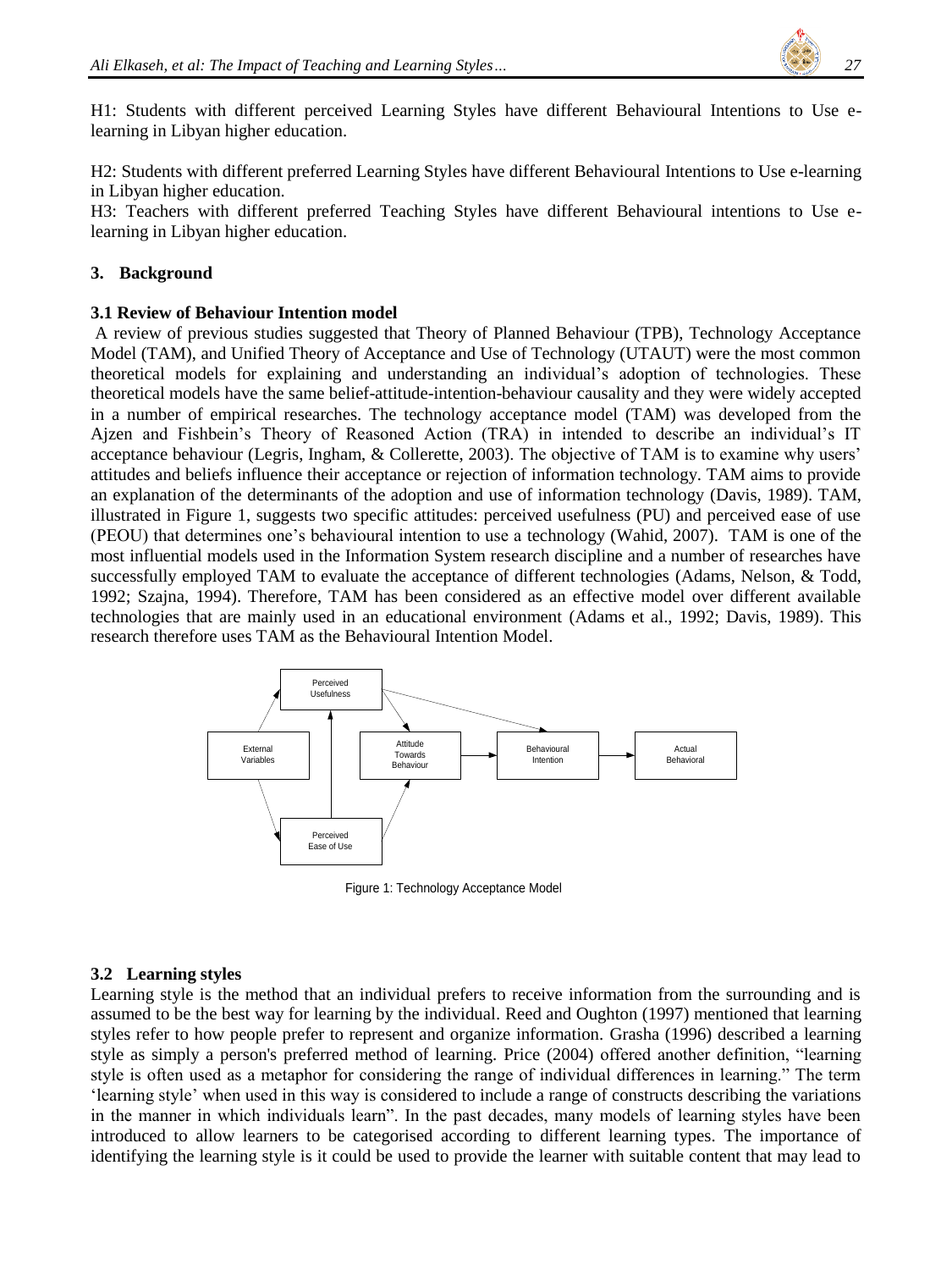

learning enhancement. [Moran \(1991\)](#page-9-15) reported that there are at least 21 various models of learning style which makes it difficult to provide a definite single definition. Furthermore, [N Fleming and C Mills \(1992\)](#page-8-15) stated that more than 30 learning style models have been developed in the last three decades. Some of the most well-known and widely used theoretical models of learning styles are Myers-Brigss Type Indicator (Myers, [McCaulley, & Hammer, 1998\)](#page-9-16), Kolb learning styles Theory [\(A. Y. Kolb, 2005\)](#page-8-16), Felder and Silverman models [\(Felder & Silverman, 1988\)](#page-8-17), VARK [\(ND Fleming & C Mills, 1992\)](#page-8-9), and, Honey and Mumford [\(Honey & Mumford, 1986\)](#page-8-10). In this research, the VARK model is selected to evaluate the perceived learning styles because it provides the most concise tool and with many relevant questions that are suitable for this research. The model also contains a small number of questions that can be completed in a short time frame. Another reason why VARK is selected is because it can clearly map to the type of learning materials used. VARK, as illustrated in Table 1, is divided into visual learning, auditory learning, verbal learning (read/write) and kinaesthetic learning.

#### **Table 1 VARK perceived learning style**

| Learning styles        | Characteristics                                                                                                                                |
|------------------------|------------------------------------------------------------------------------------------------------------------------------------------------|
| Visual                 | Prefer information depicted in maps, diagrams and watch<br>presentations involving pictures and visual media.                                  |
| Aural/Auditory         | Prefer information that is "heard or spoken", learn best from<br>lectures, tapes, group discussion, email and radio.                           |
| Verbal<br>(read/write) | Prefer information displayed as words favours modes such as<br>reports, essays, PowerPoint, internet learn best by reading and<br>taking note. |
| Kinesthetic            | Prefer experience and practice either through personal<br>experience, practical applications or simulation.                                    |

With respect to preferred learning style, some people prefer to learn by reading and making reflections on how it could be utilized to their own situation. While others prefer learning by trying the ideas out and also by reviewing their experience before proceeding to the next step. [D. A. Kolb \(1984\)](#page-8-18) believes persons' methods using the Learning Styles Inventory, in which four stages of learning requiring specific learning abilities are identified. Based on Kolb's theories, [Honey and Mumford \(1986\)](#page-8-10) advanced the Learning Styles Questionnaire (LSQ) and proposed four basic learning styles which are activist, reflector, theorist and pragmatist. Characteristics of Honey and Mumford [\(Honey & Mumford, 1986\)](#page-8-10) learning styles are illustrated in Table2:

|                  | <b>Table 2 Honey and Mumford learning styles</b>                                                                                                                                                                                           |
|------------------|--------------------------------------------------------------------------------------------------------------------------------------------------------------------------------------------------------------------------------------------|
| Learning styles  | Characteristics                                                                                                                                                                                                                            |
| Activists        | Involving themselves fully and without bias in new<br>experiences, enjoys new challenges and solutions, enjoy here and<br>now, have an open-minded approach to learning, enthusiastic about<br>anything new, days are filled with activity |
| Reflectors       | Careful, methodical, thoughtful, good at listening, stand back and<br>ponder about experiences, collecting data and taking the time to<br>work towards an appropriate conclusion                                                           |
| <b>Theorists</b> | Think in a logical manner, objectively and rationally, observe and<br>make theories, they need models, concepts and facts in order to<br>engage in the learning process.                                                                   |
| Pragmatists      | Keen on trying out new ideas, theories and techniques into<br>practice, search for new idea and experimental, act quickly and<br>confidently on ideas, go straight to the point.                                                           |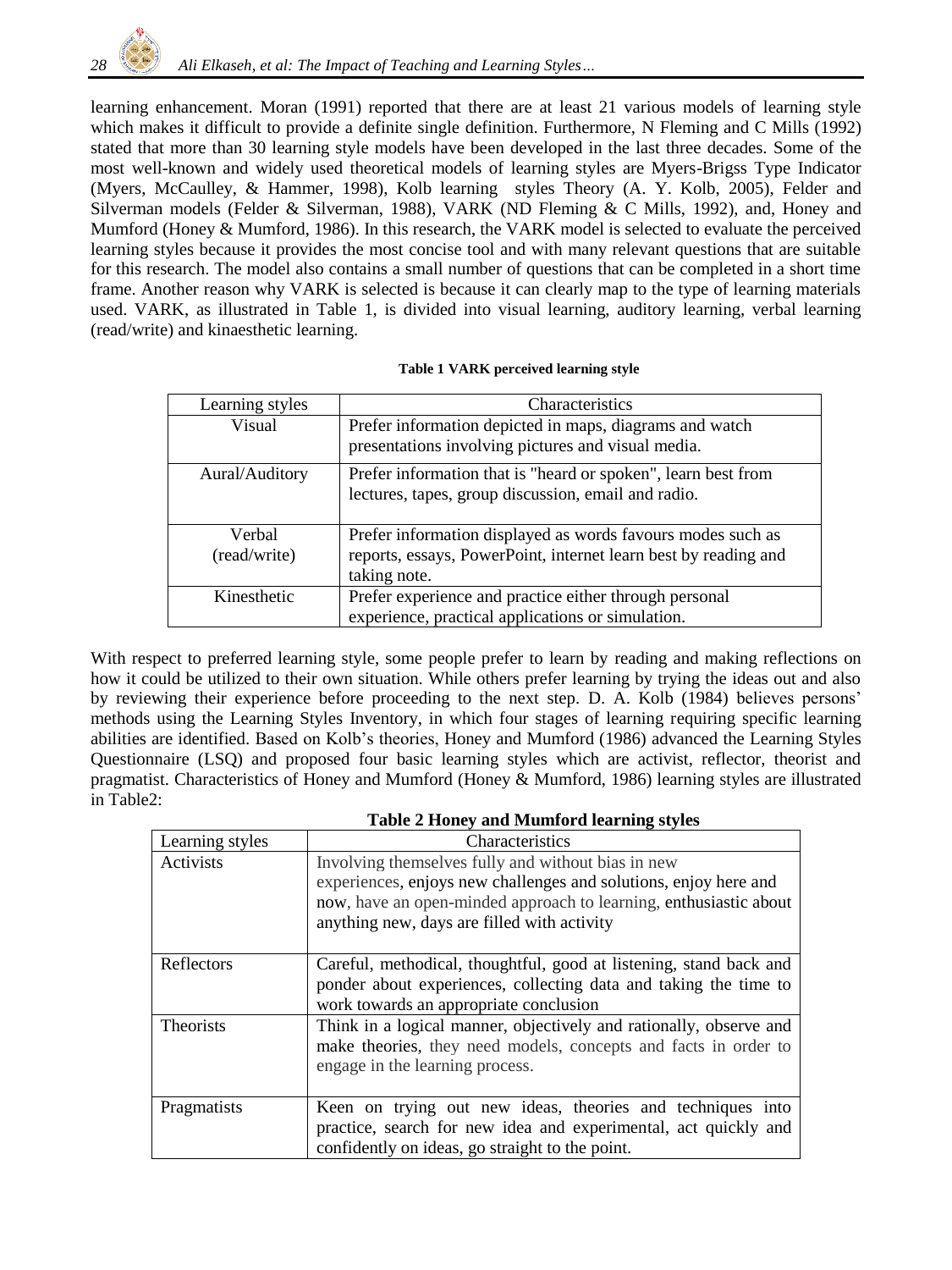

# **3.3 Teaching Style**

Since 1930, teaching style has been emphasized in education sector and educational psychology, and scholars have continually introduced theoretical discussions and classifications of teaching styles from different perspectives. [Reinsmith \(1994\)](#page-9-17) mentioned that teaching style is teacher's presence, and the quality and nature of encounter between teachers and the students. According to [Crossroads \(2006\)](#page-8-19) teaching styles can also differ from teacher to teacher because they are strongly impacted by the teacher's personal qualities, educational philosophy, philosophy in life, and attitude. [Gregorc \(1979\)](#page-8-20) stated that teaching styles made up of personal teaching behaviours and the media which used to receive and transmit. Teaching styles are determined by teaching preferences, assessment of learning tools, classically acknowledged by the delivery of instruction, and enhance of student individual learning needs [\(Grasha, 1996;](#page-8-14) [Hunt, 1971\)](#page-8-21). [Grasha \(1996\)](#page-8-14) believed that teaching style is considered as a special pattern of needs, behaviours, and beliefs that teachers show in the schoolroom. Grasha also mentioned that teaching style is multidimensional and influence how teachers introduce information, manage classroom tasks, interact with students, supervise coursework, mentor students, and socialize students to the field. In this research, teaching styles refer to five distinct teaching styles of Grasha's teaching style model (1996) which are Expert teaching, Formal Authority teaching, Personal Model teaching, Facilitator teaching, and Delegator teaching. The Grasha-Richman teaching style is illustrated in Table 3.

| Style                   | Characteristics                                                                                                                                                                                               |
|-------------------------|---------------------------------------------------------------------------------------------------------------------------------------------------------------------------------------------------------------|
| Expert                  | Possesses knowledge and experts that learners need, guides, focuses on                                                                                                                                        |
|                         | facts and work to ensure all students are well prepared.                                                                                                                                                      |
| <b>Formal Authority</b> | Responsible for providing and controlling the flow of curriculum,<br>supervises learners closely with critical eye toward standard practices<br>and procedures, concerned with providing positive or negative |
|                         | feedbacks.                                                                                                                                                                                                    |
| Personal Model          | Demonstrates $\&$ models what is expected, believes in teaching by<br>personal examples, show students how to do things, wants students to<br>observe and emulate approach.                                   |
| Facilitator             | Facilitates and focuses on activities, ask questions, explores options<br>with students responsibility, independence, and initiative                                                                          |
| Delegator               | Delegator puts much control for learning on individual or group, and<br>allows learners to explore and design their learning project                                                                          |

# **4. Methodology**

## **4.1 Research Design**

Qualitative and quantitative research methods are two widely well known approaches which have been used in social science studies, including education and Information Systems Management [\(Palys, 1997\)](#page-9-18). In this research, both of these research methods are used and implemented throughout the study. Survey research is most commonly used in non-experimental design and is considered mostly appropriate for theory testing. A survey research could support the external validity of the study results from managerial perspectives [\(Bakos](#page-8-22)  [& Treacy, 1986\)](#page-8-22).

There are many types of surveys such as oral survey, written survey, online survey and example survey. This study focuses on oral and written surveys. According to [Fowler \(2009\)](#page-8-23), a written survey can be group administered questionnaires, mail survey or drop-off survey. A mail survey was used in this study. After receiving the consent from the participating universities, advertisements were announced on the campuses, students and teachers who would like to participate in this study could send an email or call the researcher. Arrangements were made to post the questionnaire and information letters to the interested participants. The letter was clearly stated that the participation in the research is entirely voluntary and the participants may withdraw their consent to participate without returning the questionnaire. Participants could answer the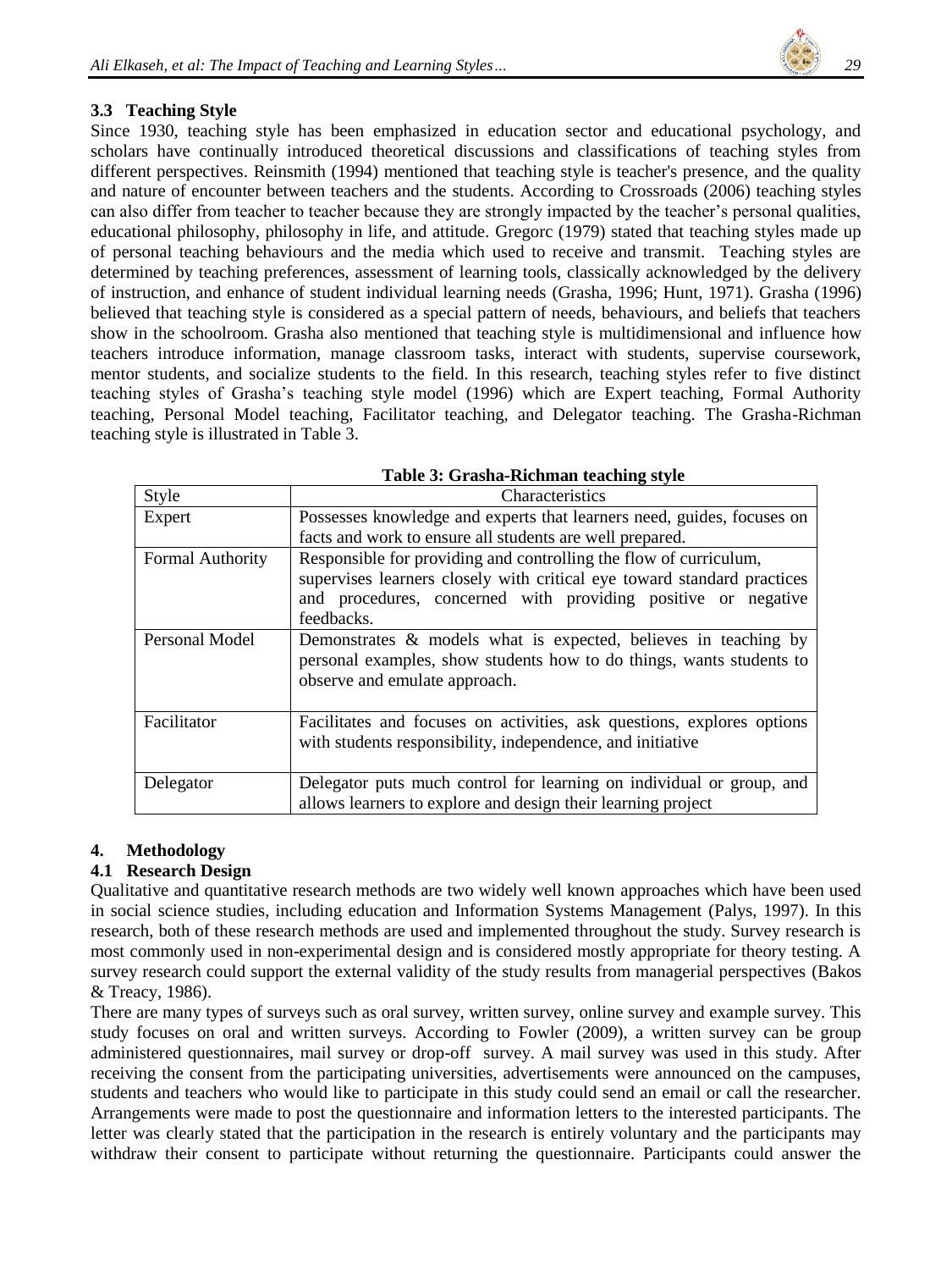

questionnaire at their convenience and return the questionnaire by post. An envelope with return local address and postage stamp were provided.

The interview was conducted after respondents had completed the questionnaire survey. At the end of the questionnaire, participants were asked to participate in the interview. The interview was voluntary. They were informed on the estimated time for the interview and were provided with the questions for the interview prior to the interview session. The purpose of the interview was to seek qualitative data regarding the factors affecting the adoption of e-learning in Libyan higher education and to get students' and teachers' comments and opinions on e-learning. Findings from these interviews were used to extend and to provide further details in addition to the questionnaire. Interviews can elicit more in-depth details and information from the respondents and allow researchers to discover a significant amount of knowledge about the respondent's perceptual experience, values, attitudes, feelings and views of events [\(Gorman, Clayton, Shep, & Clayton,](#page-8-24)  [2005\)](#page-8-24).

## **4.2 Population and Sample**

The population in the study consists of students and teachers from Libyan Higher education. The surveys were divided in two parts. The first part was a self-administered survey, which were targeted at students and teachers. The second part was a follow up interview for students and teachers.

The sampling for the self-administered survey was described as follows:

First: participants were recruited from four universities: two private and two public universities. These universities had been chosen for the following reasons:

1. These universities reflect the geographical diversity in Libya, where two of them are in urban areas and two of them from rural areas.

2. For public universities, University of Tripoli and Elmergib University had been chosen because they were larger universities in the region and they had students coming from all surrounding areas thus covering a large geographical area.

3. Private universities had been chosen because they are under different funding system.

The proportion of the students and teachers obtained from each university is not important, since the minimum sample size was achieved.

In the second part, the interview was conducted after respondents had completed the questionnaire survey. At the end of the questionnaire, participants were asked to participate in voluntary interview. The sample size in an interview survey depends on the number of voluntary participants and there was no minimum size required for this part of the study.

The target population in this research was the students and teachers from four universities: two public and two private from Libyan higher education. Therefore 400 students' questionnaires and 400 teachers' questionnaires were distributed to the students and teachers in four universities. From the 400 questionnaires distributed to the students, 318 were returned in a form eligible for the analysis and 27 questionnaires were dismissed because they were missing data due to lack of completeness by the participants. The overall students' responses rate for this study is 79.5%. From the 400 questionnaires distributed to the teachers, 182 were returned in a form eligible for the analysis and 7 questionnaires were dismissed because they were also missing data, as a result of lack of completeness by the participants. The overall teacher's responses rate for this study was 45.5%. The questionnaire responses were analysed using version 20 of the Statistical Package for Social Program (SSPS).

## **5 Results of the study**

The result of this study concentrates on the impact of teaching and learning styles on behavioural intention to use e-learning in Libyan higher education. In order to answer the research question: "Which are the learning and teaching styles that will benefit most from the implementation of the e-learning in Libya higher education?". Additionally, this will also help to test the research hypothesis. H1: Students with different perceived Learning Styles have different behavioural intentions to use e-learning in Libyan higher education. H2: Students with different Learning Styles have different behavioural intentions to use e-learning in Libyan higher education. H3: Teachers with different Teaching Styles have different behavioural intentions to use elearning in higher education.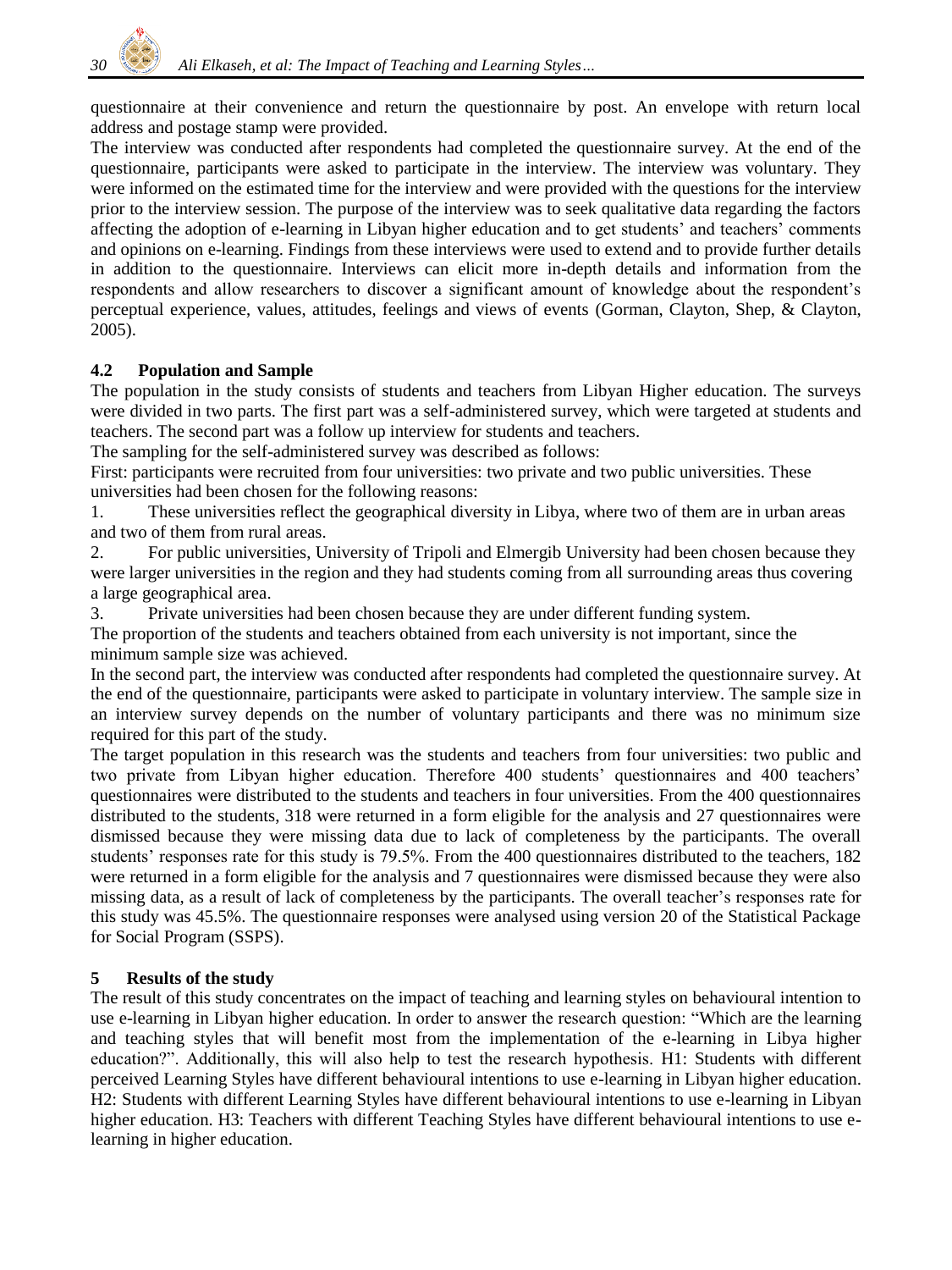

#### **5.1 Testing of H1**

One-way ANOVA is utilised to test Hypothesis 1. Table 4 shows the descriptive statistics of the four learning styles: the mean (M), the standard deviation (SD), minimum (Min), and maximum (Max).

| Learning styles | M       | <b>SD</b> | Min  | Max   |
|-----------------|---------|-----------|------|-------|
| Visual          | 10.9020 | 1.60318   | 7.00 | 15.00 |
| Auditory        | 10.7000 | 1.42971   | 8.00 | 15.00 |
| Read/Write      | 10.4592 | 2.24834   | 4.00 | 15.00 |
| Kinaesthetic    | 10.0367 | 1.75292   | 3.00 | 15.00 |

**Table 4: Descriptive statistics for perceived learning styles**

One-way ANOVA was also conducted to determine the existence of possible differences between the mean among the four groups of perceived learning styles. The results of the analysis are presented in Table 5 where the data show an F  $(3, 314) = 3.193$ , P<.05. Based on the analysis of the results, sig. was less than 0.05, there was statistical significant difference between the four types of perceived learning styles towards the behavioural intent to use e-learning in Libyan higher education.

#### **Table 5: one-way ANOVA Hypothesis 1**

|                | Sum of Squares | df  | Mean Square |       | Sig. |
|----------------|----------------|-----|-------------|-------|------|
| Between Groups | 32.678         |     | 10.893      | 3.193 | .024 |
| Within Group   | 1071.300       | 314 | 3.412       |       |      |
| Total          | 103.978        | 317 |             |       |      |

To test which perceived learning style between the four affect behavioural intent to use, the Post Hoc Test can be used. The Post Hoc can present the mean difference between each pair among the four perceived learning styles as shown in Table 6.

|              | Visual      | Auditory    | Read/Write | Kinaesthetic |
|--------------|-------------|-------------|------------|--------------|
| Visual       |             | 0.20196     | 0.44278    | $0.86526*$   |
| Auditory     | $-020196$   |             | 0.24082    | $0.66330*$   |
| Read/Write   | $-0.44278$  | $-0.24082$  |            | 0.42249      |
| Kinaesthetic | $-0.86526*$ | $-0.66330*$ | $-0.42249$ |              |

Table 6 The Significant Mean Difference in the comparisons of perceived learning styles

\* The mean difference is significant at the 0.05 level

The table above shows the significant mean difference comparisons of perceived learning styles by using Fisher's Least Significant Difference (LSD) method. The results show that there are four pairs of perceived learning styles that have a statistical significant difference a 0.86526, 0.66330, -0.86526 and-0.66330. The pairs are Visual and Kinaesthetic, Auditory and Kinaesthetic, Kinaesthetic and Visual, and Kinaesthetic and Auditory. Regarding perceived learning styles, the more impact pairs are Visual and kinaesthetic (0.86526), followed by Auditory and Kinaesthetic (0.66330), Kinaesthetic and Visual (-0.86526) and Kinaesthetic and Auditory (-0.66330).

## **5.2 Testing of H2**

One-way ANOVA is utilised to test Hypothesis 2. Table 7 shows descriptive statistics of the four learning styles: the mean (M), the standard deviation (SD), minimum (Min), and maximum (Max).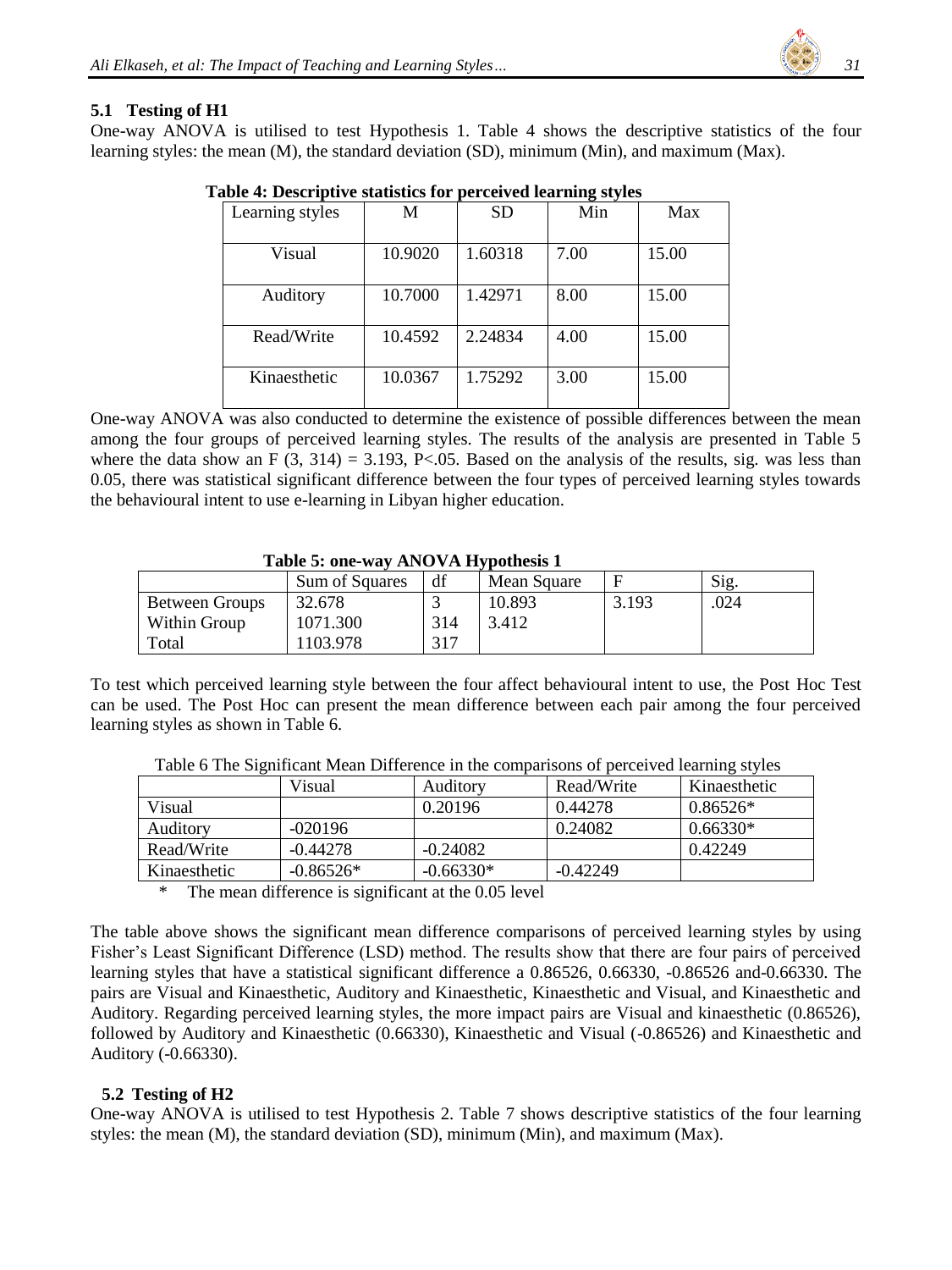| Learning styles | M       | SD.     | Min  | Max   |
|-----------------|---------|---------|------|-------|
| Activist        | 10.6852 | 1.68034 | 7.00 | 15.00 |
| Reflector       | 10.3906 | 2.15006 | 4.00 | 15.00 |
| <b>Theorist</b> | 10.5479 | 1.98635 | 4.00 | 15.00 |
| Pragmatist      | 10.2756 | 1.71676 | 3.00 | 15.00 |

**Table 7: Descriptive statistics for preferred learning styles**

One-way ANOVA was also conducted to determine the existence of possible differences between the mean among the four groups of learning styles. The results of the analysis are presented in Table 8 where the data show an F  $(3, 314) = .731$ , P<.05. Based on the analysis of the results, sig. was more than 0.05, there was no statistical significant difference at between the four types of learning styles towards the behavioural intent to use. This test result failed to validate hypothesis H2. "Students with different preferred learning Styles have different Behavioural intentions to Use e-learning in higher education". This study concluded that there are no significant differences among the four learning styles towards the Behaviour intention to use e-learning in Libyan higher education.

**Table 8: one-way ANOVA Hypothesis 2**

|                       | Sum of Squares | df  | Mean Square |      | Sig. |
|-----------------------|----------------|-----|-------------|------|------|
| <b>Between Groups</b> | 7.659          |     | 2.553       | .731 | .534 |
| Within Group          | 1096.319       | 314 | 3.491       |      |      |
| Total                 | 103.978        | 317 |             |      |      |

# **5.3 Testing of H3**

One-way ANOVA is utilised to test Hypothesis 3. Table 9 shows the descriptive statistics of the five teaching styles: the mean (M), the standard deviation (SD), minimum (Min), and maximum (Max).

|                 |    |         |           | . ~ - ు |       |
|-----------------|----|---------|-----------|---------|-------|
| Teaching styles |    | М       | <b>SD</b> | Min     | Max   |
| Expert          | 74 | 10.2568 | 1.44356   | 7.00    | 15.00 |
| Formal          | 16 | 9.8750  | 1.20416   | 7.00    | 12.00 |
| Personal        | 16 | 10.2500 | 1.98326   | 7.00    | 14.00 |
| Facilitator     |    | 10.0448 | 1.59955   | 3.00    | 15.00 |
| Delegator       |    | 9.5556  | 3.00463   | 3.00    | 13.00 |

**Table 9: Descriptive statistics for preferred teaching styles**

One-way ANOVA was also applied to determine whether there are significant differences between the mean among the five groups of teaching style. The results of the analysis are displayed in Table 10, show an F (4,  $177$ ) = .545, P<.05. Based on the analysis of the results, sig. was more than 0.05, there was no statistical significant difference between the five types of teaching styles towards the Behavioural Intent to Use. This test result failed to validate hypothesis H3. "Teachers with different preferred Teaching Styles have different Behavioural intentions to Use e-learning in higher education". This study concluded that there are no significant differences among the five teaching styles towards the behaviour intention to use e-learning in Libyan higher education.

|                       | Sum of Squares | df  | Mean Square |      | $\mathrm{Sig}$ |  |  |  |
|-----------------------|----------------|-----|-------------|------|----------------|--|--|--|
| <b>Between Groups</b> | 5.843          |     | 1.461       | .545 | .703           |  |  |  |
| Within Group          | 473.960        |     | 2.678       |      |                |  |  |  |
| Total                 | 479.802        | 181 |             |      |                |  |  |  |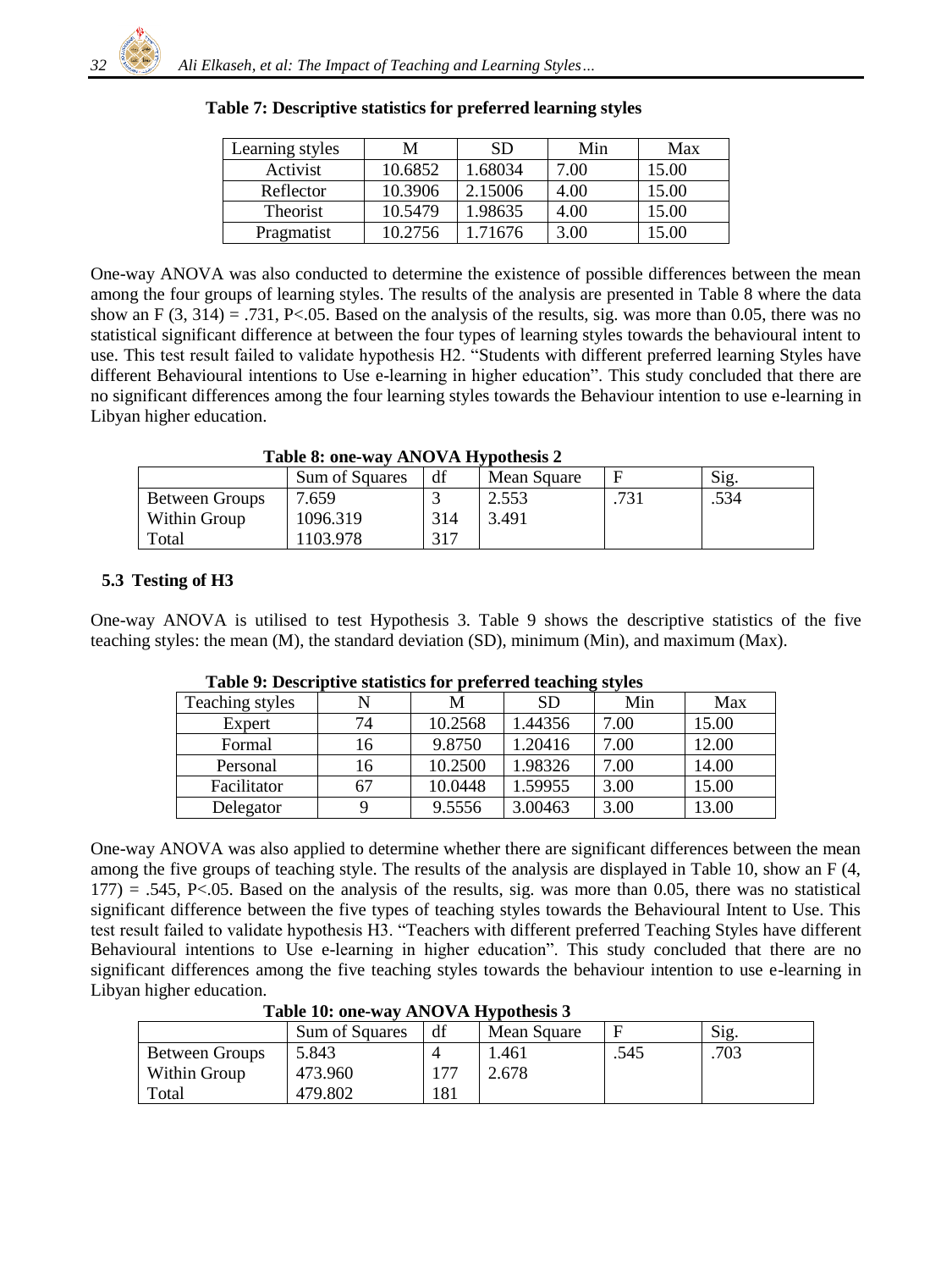

#### **6 Conclusion and discussion**

This paper has presented the study of the impact of teaching and learning styles on behavioural intention to use e-learning in Libyan higher education. Based on the study outcomes, ANOVA was conduct to test H1 students with different perceived learning styles have different behavioural intentions to use e-learning in Libyan higher education. The hypothesis test shows that H1 is accepted. This implies that there is significance difference among these four types of perceived learning styles towards the behavioural intention to use e-learning in Libyan higher education. On the other hand, there was no significant difference in preferred teaching and learning styles which affect the behavioural intention to use e-learning in Libyan higher education. In other words, all students and teachers regardless of their preferred teaching and learning styles had a similar behavioural intention to use e-learning in Libyan higher education. This implies that student and teachers irrespective of their learning and teaching styles are willing to adopt e-learning and thus will have a higher impact on the success to implement e-learning in Libyan higher education.

#### **References**

- <span id="page-8-13"></span>Adams, Dennis A, Nelson, R Ryan, & Todd, Peter A. (1992). Perceived usefulness, ease of use, and usage of information technology: a replication. *MIS quarterly*, 227-247.
- <span id="page-8-4"></span>Aitkin, Murray, & Zuzovsky, Ruth. (1994). Multilevel interaction models and their use in the analysis of large-scale school effectiveness studies. *School effectiveness and school improvement, 5*(1), 45-73.
- <span id="page-8-22"></span>Bakos, J Yannis, & Treacy, Michael E. (1986). Information technology and corporate strategy: a research perspective. *MIS quarterly*, 107-119.
- <span id="page-8-6"></span>Centra, John A, & Potter, David A. (1980). School and teacher effects: An interrelational model. *Review of Educational Research, 50*(2), 273-291.
- <span id="page-8-19"></span>Crossroads, Beyond. (2006). Effective mathematics instruction. (New York, NY: Sag).
- <span id="page-8-12"></span>Davis, Fred D. (1989). Perceived usefulness, perceived ease of use, and user acceptance of information technology. *MIS quarterly*, 319-340.
- <span id="page-8-5"></span>Ebmeier, Howard, & Good, Thomas L. (1979). The effects of instructing teachers about good teaching on the mathematics achievement of fourth grade students. *American Educational Research Journal, 16*(1), 1-16.
- <span id="page-8-17"></span>Felder, R.M., & Silverman, L. K. (1988). Learning and teaching styles in engineering education. *Engineering Education, 78(7), 674-681*(Preceded by a preface in 2002: [http://www.ncsu.edu/felderpublic/Papers/LS-1988.pdf\).](http://www.ncsu.edu/felderpublic/Papers/LS-1988.pdf))
- <span id="page-8-15"></span>Fleming, N, & Mills, C. (1992). Helping students understand how they learn. *The Teaching Professor, 7*(4), 44-63.
- <span id="page-8-9"></span>Fleming, ND, & Mills, C. (1992). VARK. *A Guide to Learning Styles.[On-line[: http://www.](http://www/) vark-learn. com/english/page. asp*.
- <span id="page-8-23"></span>Fowler, Floyd J. (2009). *Survey research methods* (Vol. 1): Sage.
- <span id="page-8-24"></span>Gorman, Gary Eugene, Clayton, Peter Robert, Shep, Sydney J, & Clayton, Adela. (2005). Qualitative research for the information professional: a practical handbook.
- <span id="page-8-14"></span>Grasha, Anthony F. (1996). *Teaching with style: A practical guide to enhancing learning by understanding teaching and learning styles*: Alliance Publishers.
- <span id="page-8-20"></span>Gregorc, Anthony F. (1979). Learning/teaching styles: Their nature and effects. *Student learning styles: Diagnosing and prescribing programs*, 19-26.
- <span id="page-8-8"></span>Hamdy, Amr. (2007). ICT in education in Libya. *Survey of ICT and Education in Africa. Libya Country Report. Tripoli 2007*.
- <span id="page-8-10"></span>Honey, Peter, & Mumford, Alan. (1986). *Using your learning styles*: Peter Honey Maidenhead,, UK.
- <span id="page-8-21"></span>Hunt, David E. (1971). Matching models in education: The coordination of teaching methods with student characteristics. *Ontario Institute for Studies in Education, Monograph*.
- <span id="page-8-16"></span>Kolb, Alice Y. (2005). The Kolb learning style inventory–version 3.1 2005 technical specifications. *Boston, MA: Hay Resource Direct*.
- <span id="page-8-18"></span>Kolb, David A. (1984). *Experiential learning: Experience as the source of learning and development* (Vol. 1): Prentice-Hall Englewood Cliffs, NJ.
- <span id="page-8-11"></span>Legris, Paul, Ingham, John, & Collerette, Pierre. (2003). Why do people use information technology? A critical review of the technology acceptance model. *Information & management, 40*(3), 191-204.
- <span id="page-8-0"></span>Liaw, Shu-Sheng, Huang, Hsiu-Mei, & Chen, Gwo-Dong. (2007). Surveying instructor and learner attitudes toward e-learning. *Computers & Education, 49*(4), 1066-1080.
- <span id="page-8-3"></span>Lin, PENG-CHUN, Liu, CHIA, & Lu, HK. (2013). Exploring the Impact of Perceived Teaching Style on Behavioral intention toward e-learning systems.
- <span id="page-8-2"></span>Lin, PENG-CHUN, Lu, HK, & Liu, CHIA. (2013). Towards an education behavioral intention model for e-learning systems: An extension of UTAUT. *Journal of Theoretical and Applied Information Technology, 47*(3), 1120-1127.
- <span id="page-8-1"></span>Mahdizadeh, Hossein, Biemans, Harm, & Mulder, Martin. (2008). Determining factors of the use of e-learning environments by university teachers. *Computers & Education, 51*(1), 142-154.
- <span id="page-8-7"></span>McDaniel, Thomas R. (1981). Criticism, Research, and Reform in Contemporary Education: The Search for" Significant Differences.". *Contemporary Education, 53*(1), 6-8.